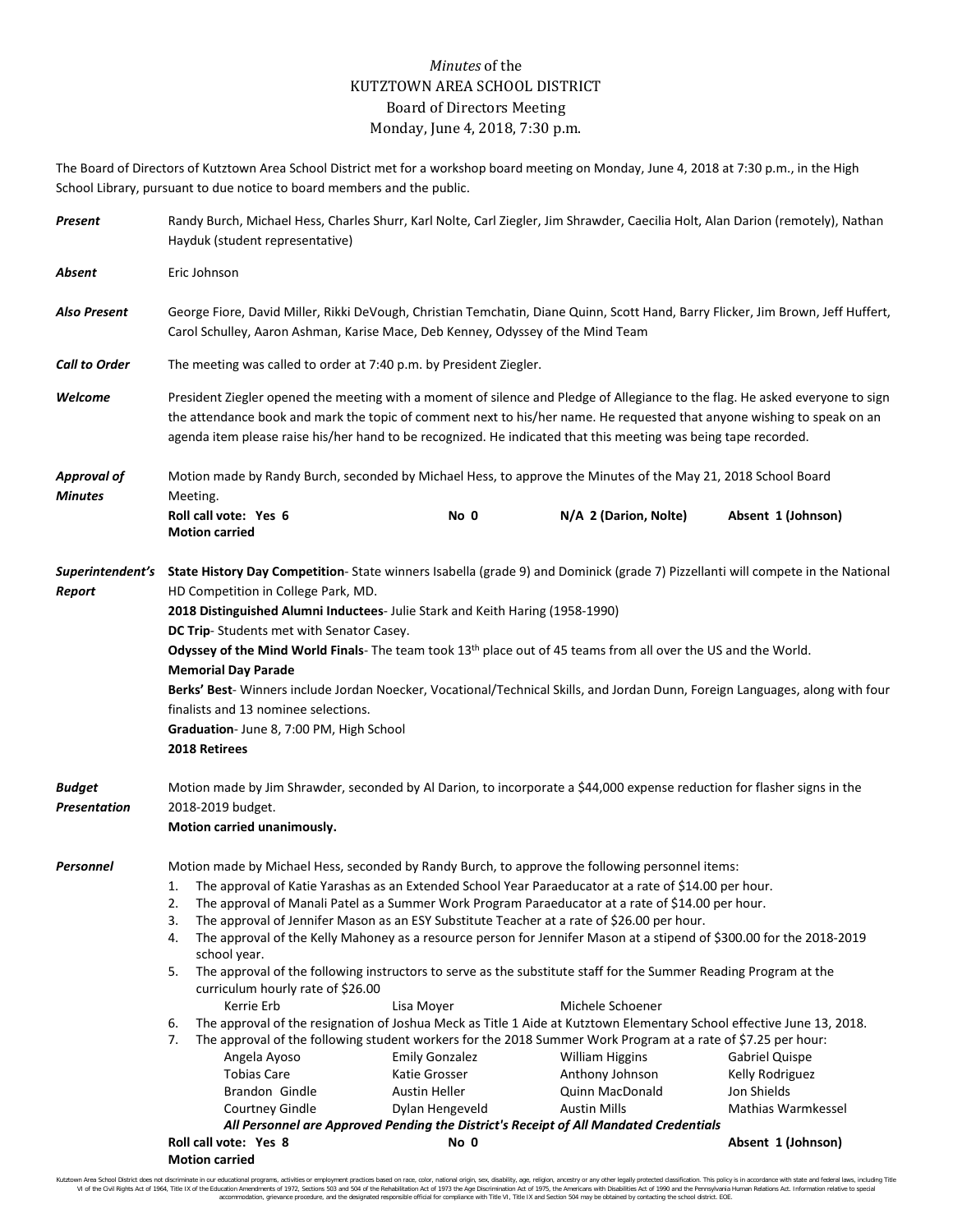| <b>Policies-First</b>         |                                                                                                                                                                                                                                                                                             | Motion made by Randy Burch, seconded by Michael Hess, to approve the first reading of the following policies:                    |                  |                    |  |  |
|-------------------------------|---------------------------------------------------------------------------------------------------------------------------------------------------------------------------------------------------------------------------------------------------------------------------------------------|----------------------------------------------------------------------------------------------------------------------------------|------------------|--------------------|--|--|
| <b>Reading</b>                | Policy 815:<br>Acceptable Use Of Internet, Computers And Network                                                                                                                                                                                                                            |                                                                                                                                  |                  |                    |  |  |
|                               | Policy 815.1:                                                                                                                                                                                                                                                                               | Use of Social Networks                                                                                                           |                  |                    |  |  |
|                               | Policy 818:                                                                                                                                                                                                                                                                                 | <b>Contracted Services</b>                                                                                                       |                  |                    |  |  |
|                               | Roll call vote: Yes 8                                                                                                                                                                                                                                                                       | No 0                                                                                                                             |                  | Absent 1 (Johnson) |  |  |
|                               | Motion carried.                                                                                                                                                                                                                                                                             |                                                                                                                                  |                  |                    |  |  |
| Conference                    |                                                                                                                                                                                                                                                                                             | Motion made by Al Darion, seconded by Charles Shurr, to approve the following conference requests:                               |                  |                    |  |  |
| <b>Requests</b>               | The approval of employee #767 to attend the Eureka Math Training in Philadelphia, PA on June 26-27, 2018, at a cost of<br>1.                                                                                                                                                                |                                                                                                                                  |                  |                    |  |  |
|                               | \$761.52.                                                                                                                                                                                                                                                                                   |                                                                                                                                  |                  |                    |  |  |
|                               | The approval of employee #1886 to attend the AP Biology Summer Institute in Malvern, PA on July 9-13, 2018, at a cost of<br>2.<br>\$2,052.27.                                                                                                                                               |                                                                                                                                  |                  |                    |  |  |
|                               | The approval of employee #560 to attend the Teachers College Summer Institute in New York on June 25-29, 2018, at a<br>3.<br>cost of \$1,883.00.                                                                                                                                            |                                                                                                                                  |                  |                    |  |  |
|                               | Roll call vote: Yes 7<br>Motion carried.                                                                                                                                                                                                                                                    | No 0                                                                                                                             | N/A 1 (Shrawder) | Absent 1 (Johnson) |  |  |
|                               |                                                                                                                                                                                                                                                                                             |                                                                                                                                  |                  |                    |  |  |
| <b>New Course</b><br>Proposal | Motion made by Michael Hess, seconded by Al Darion, to approve the addition of AP Physics-C (Mechanics) to the High School<br>Program of Studies effective the 2018-2019 school year.                                                                                                       |                                                                                                                                  |                  |                    |  |  |
|                               | Roll call vote: Yes 8                                                                                                                                                                                                                                                                       | No 0                                                                                                                             |                  | Absent 1 (Johnson) |  |  |
|                               | <b>Motion carried.</b>                                                                                                                                                                                                                                                                      |                                                                                                                                  |                  |                    |  |  |
| <b>Memorandum of</b>          | Motion made by Caecilia Holt, seconded by Michael Hess, to approve the Memorandum of Understanding (MOU) with the                                                                                                                                                                           |                                                                                                                                  |                  |                    |  |  |
| <b>Understanding</b>          | Kutztown Area Teachers' Association effective the 2018-2019 school year.                                                                                                                                                                                                                    |                                                                                                                                  |                  |                    |  |  |
|                               | Roll call vote: Yes 8<br>Motion carried.                                                                                                                                                                                                                                                    | No 0                                                                                                                             |                  | Absent 1 (Johnson) |  |  |
| <b>Bollard Purchase</b>       | Motion made by Karl Nolte, seconded by Randy Burch, to approve the purchase of bollards to be placed at the entrance of the                                                                                                                                                                 |                                                                                                                                  |                  |                    |  |  |
|                               | Kutztown Area Middle School Commons area from Grainger at a cost of \$4,050.56.                                                                                                                                                                                                             |                                                                                                                                  |                  |                    |  |  |
|                               | Roll call vote: Yes 6<br>Motion carried.                                                                                                                                                                                                                                                    | No 2 (Shrawder, Ziegler)                                                                                                         |                  | Absent 1 (Johnson) |  |  |
| <b>Excavating and</b>         | Motion made by Randy Burch, seconded by Karl Nolte, to accept the proposal from Ronnie C. Folk Paving Inc. to excavate                                                                                                                                                                      |                                                                                                                                  |                  |                    |  |  |
| Paving                        |                                                                                                                                                                                                                                                                                             | and pave the Kutztown Area High School handicap parking area and walkway at a cost of \$3,345.00.                                |                  |                    |  |  |
|                               | Roll call vote: Yes 8<br>Motion carried.                                                                                                                                                                                                                                                    | No 0                                                                                                                             |                  | Absent 1 (Johnson) |  |  |
| Water Heater                  | Motion made by Karl Nolte, seconded by Randy Burch, to approve the estimate from Greenawalt Plumbing LLC to replace the                                                                                                                                                                     |                                                                                                                                  |                  |                    |  |  |
| <b>Replacement</b>            | water heater at the District Administration Building at a cost of \$9,875.25.                                                                                                                                                                                                               |                                                                                                                                  |                  |                    |  |  |
|                               | Roll call vote: Yes 8<br><b>Motion carried.</b>                                                                                                                                                                                                                                             | No 0                                                                                                                             |                  | Absent 1 (Johnson) |  |  |
| AED                           | Motion made by Michael Hess, seconded by Karl Nolte, to approve the purchase of eight (8) Automated External Defibrillators                                                                                                                                                                 |                                                                                                                                  |                  |                    |  |  |
|                               |                                                                                                                                                                                                                                                                                             | (AED) from the School Health Corporation at a cost of \$13,485.20.                                                               |                  |                    |  |  |
|                               | Roll call vote: Yes 8<br><b>Motion carried.</b>                                                                                                                                                                                                                                             | No 0                                                                                                                             |                  | Absent 1 (Johnson) |  |  |
| <b>Donation</b>               | Motion made by Jim Shrawder, seconded by Randy Burch, to approve a donation from the Giant A+ program to Greenwich-<br>Lenhartsville Elementary School in the amount of \$512.94 to fund field trips, assemblies, and special projects for Greenwich-<br>Lenhartsville Elementary students. |                                                                                                                                  |                  |                    |  |  |
|                               | Roll call vote: Yes 8                                                                                                                                                                                                                                                                       | No 0                                                                                                                             |                  |                    |  |  |
|                               | Motion carried.                                                                                                                                                                                                                                                                             |                                                                                                                                  |                  | Absent 1 (Johnson) |  |  |
| <b>New Story-ESY</b>          | Motion made by Randy Burch, seconded by Charles Shurr, to approve the tuition agreement with New Story Schools and                                                                                                                                                                          |                                                                                                                                  |                  |                    |  |  |
|                               |                                                                                                                                                                                                                                                                                             | Services in Reading, PA for a special education student at a cost of \$380 per enrolled day for 2018 Extended School Year (ESY). |                  |                    |  |  |
|                               | Roll call vote: Yes 8<br>Motion carried.                                                                                                                                                                                                                                                    | No 0                                                                                                                             |                  | Absent 1 (Johnson) |  |  |

Kutztown Area School District does not discriminate in our educational programs, activities or employment practices based on race, color, national origin, sex, disability, age, religion, ancestry or any other legally prot